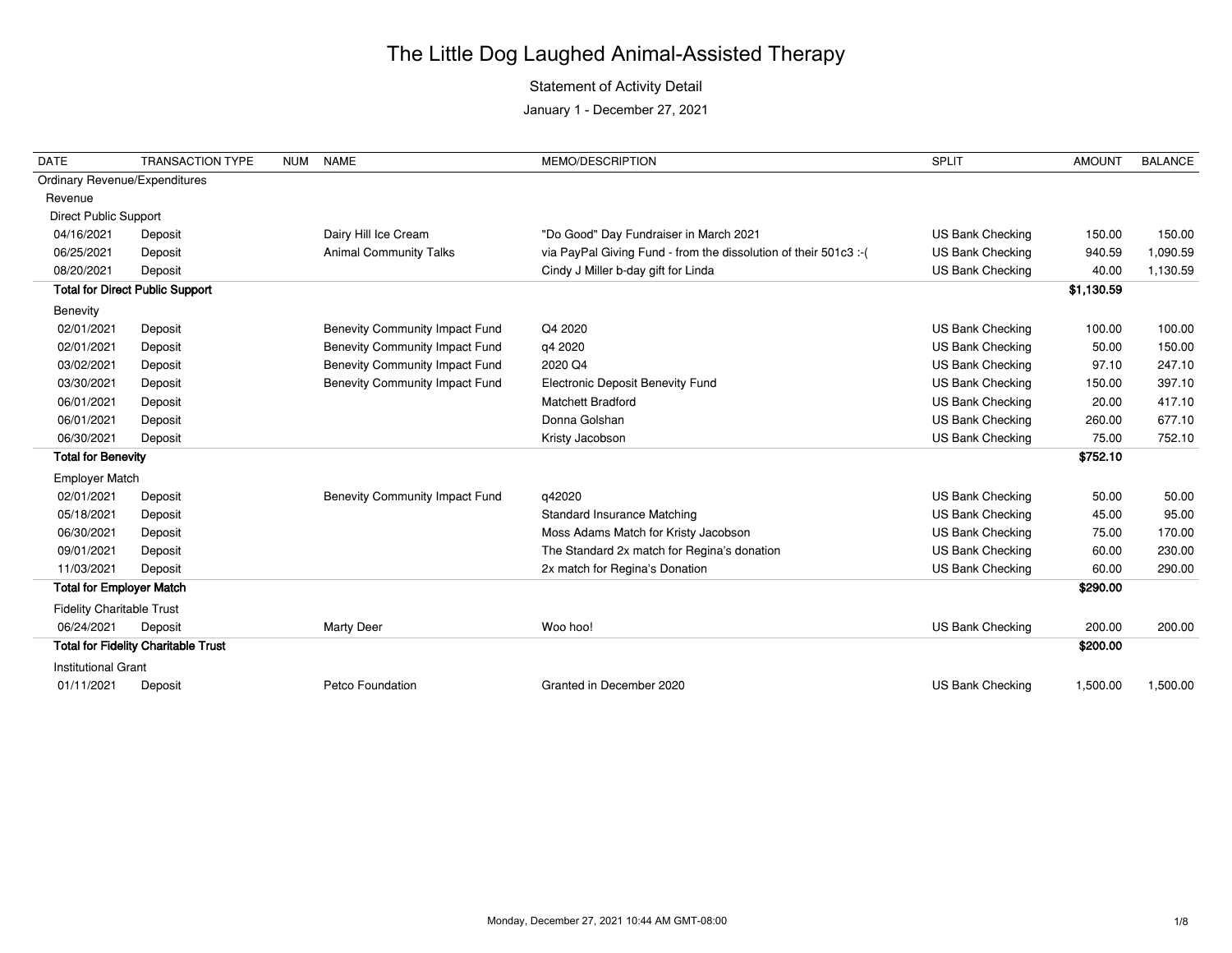### Statement of Activity Detail

| <b>DATE</b>                          | <b>TRANSACTION TYPE</b>                           | <b>NUM</b> | <b>NAME</b>        | MEMO/DESCRIPTION                                           | <b>SPLIT</b>            | <b>AMOUNT</b> | <b>BALANCE</b> |
|--------------------------------------|---------------------------------------------------|------------|--------------------|------------------------------------------------------------|-------------------------|---------------|----------------|
| <b>Total for Institutional Grant</b> |                                                   |            |                    |                                                            |                         | \$1,500.00    |                |
| PayPal Giving Fund                   |                                                   |            |                    |                                                            |                         |               |                |
| 11/24/2021                           | Deposit                                           |            |                    | Anonymous                                                  | US Bank Checking        | 4.00          | 4.00           |
| 11/24/2021                           | Deposit                                           |            |                    | Patty Bower                                                | US Bank Checking        | 25.00         | 29.00          |
| 11/24/2021                           | Deposit                                           |            |                    | Juan Gerra Astiazaran                                      | <b>US Bank Checking</b> | 0.78          | 29.78          |
| 12/23/2021                           | Deposit                                           |            |                    | Sara Nelson                                                | US Bank Checking        | 100.00        | 129.78         |
| 12/23/2021                           | Deposit                                           |            |                    | Anonymous                                                  | US Bank Checking        | 200.00        | 329.78         |
| 12/23/2021                           | Deposit                                           |            |                    | Jiangyong Ying                                             | US Bank Checking        | 10.00         | 339.78         |
| 12/23/2021                           | Deposit                                           |            |                    | Tami Kunkler                                               | US Bank Checking        | 25.00         | 364.78         |
| 12/23/2021                           | Deposit                                           |            |                    | Cheryl Swedberg                                            | US Bank Checking        | 50.00         | 414.78         |
| <b>Total for PayPal Giving Fund</b>  |                                                   |            |                    |                                                            |                         | \$414.78      |                |
| PayPalGives                          |                                                   |            |                    |                                                            |                         |               |                |
| 01/26/2021                           | Deposit                                           |            | Paypal Giving Fund | Valerie Fancher                                            | US Bank Checking        | 50.00         | 50.00          |
| 01/26/2021                           | Deposit                                           |            | Paypal Giving Fund | Angela Mueller                                             | US Bank Checking        | 25.00         | 75.00          |
| 02/26/2021                           | Deposit                                           |            | Paypal Giving Fund | Electronic Deposit Paypal                                  | US Bank Checking        | 5.00          | 80.00          |
| <b>Total for PayPalGives</b>         |                                                   |            |                    |                                                            |                         | \$80.00       |                |
| United Way                           |                                                   |            |                    |                                                            |                         |               |                |
| 02/12/2021                           | Deposit                                           |            | Anonymous          | Final payment on a 2020 Pledge (\$120 total)               | US Bank Checking        | 30.00         | 30.00          |
| <b>Total for United Way</b>          |                                                   |            |                    |                                                            |                         | \$30.00       |                |
| YourCause                            |                                                   |            |                    |                                                            |                         |               |                |
| 05/18/2021                           | Deposit                                           |            |                    | Regina Noxon                                               | US Bank Checking        | 45.00         | 45.00          |
| 09/01/2021                           | Deposit                                           |            |                    | Regina Noxon                                               | US Bank Checking        | 30.00         | 75.00          |
| 11/03/2021                           | Deposit                                           |            |                    | Regina Noxon                                               | US Bank Checking        | 30.00         | 105.00         |
| <b>Total for YourCause</b>           |                                                   |            |                    |                                                            |                         | \$105.00      |                |
|                                      | Total for Direct Public Support with sub-accounts |            |                    |                                                            |                         | \$4,502.47    |                |
| <b>Handler Training Classes</b>      |                                                   |            |                    |                                                            |                         |               |                |
| 05/07/2021                           | Deposit                                           |            |                    | Sasha Swerdloff - Try-It-Out                               | US Bank Checking        | 15.00         | 15.00          |
| 06/23/2021                           | Expenditure                                       |            | Sasha Swerdloff    | Refund on the Try-It-Out - the other .33 covered by paypal | US Bank Checking        | $-14.67$      | 0.33           |
| 08/20/2021                           | Deposit                                           |            |                    | Brittany McElfresh - team training with Winter             | US Bank Checking        | 225.00        | 225.33         |
|                                      | <b>Total for Handler Training Classes</b>         |            |                    |                                                            |                         | \$225.33      |                |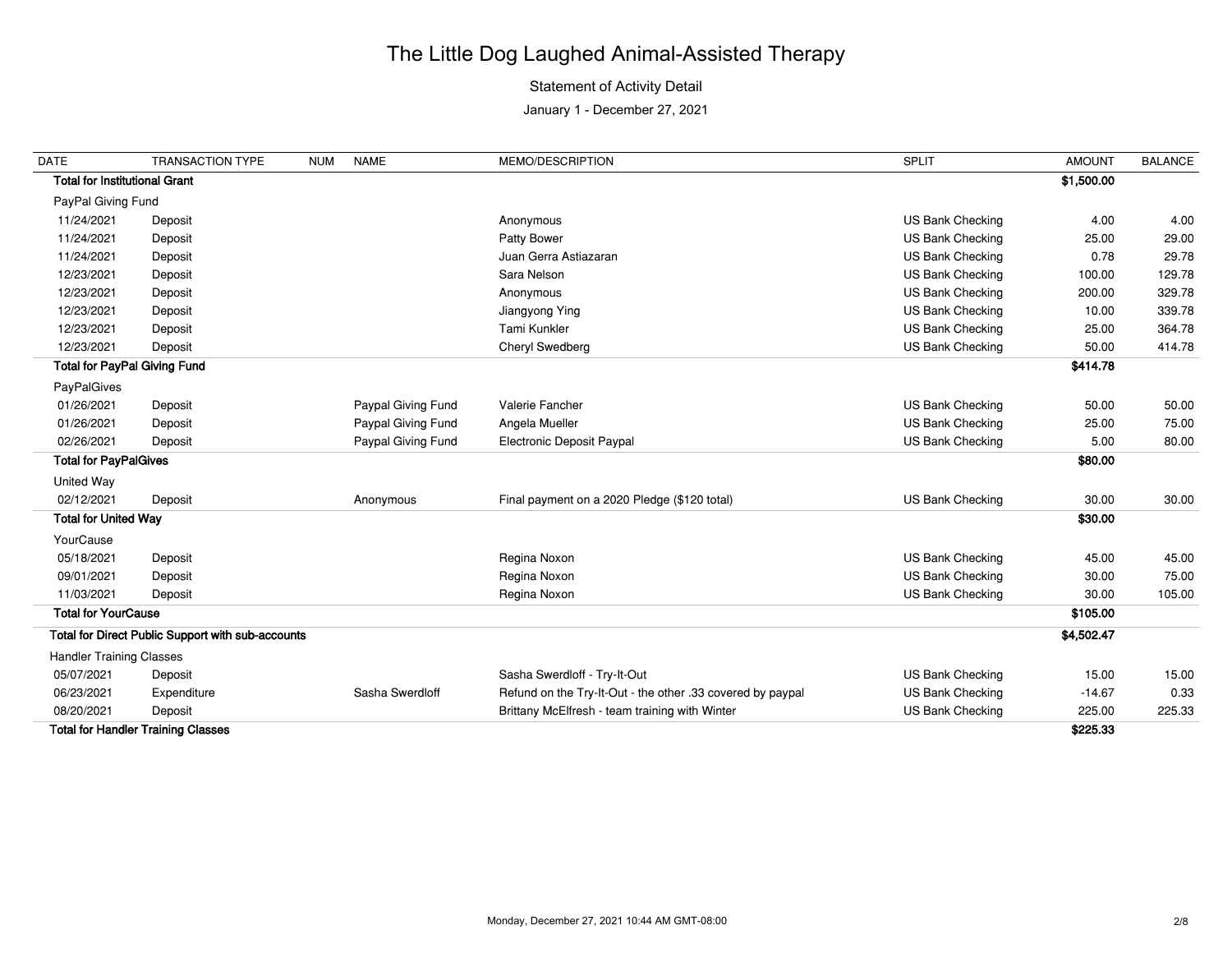### Statement of Activity Detail

January 1 - December 27, 2021

| <b>DATE</b>                              | <b>TRANSACTION TYPE</b>                       | <b>NUM</b> | <b>NAME</b>                  | MEMO/DESCRIPTION                 | <b>SPLIT</b>                | <b>AMOUNT</b> | <b>BALANCE</b> |
|------------------------------------------|-----------------------------------------------|------------|------------------------------|----------------------------------|-----------------------------|---------------|----------------|
| Indirect Public Support                  |                                               |            |                              |                                  |                             |               |                |
| Amazon Smile                             |                                               |            |                              |                                  |                             |               |                |
| 02/22/2021                               | Deposit                                       |            | Amazon Smile                 | 2020 Q4 cycle                    | US Bank Checking            | 27.48         | 27.48          |
| 05/24/2021                               | Deposit                                       |            |                              | Q1 cycle 2021                    | <b>US Bank Checking</b>     | 19.74         | 47.22          |
| 08/16/2021                               | Deposit                                       |            |                              | 2021 Q2 donation cycle           | US Bank Checking            | 28.04         | 75.26          |
| 11/22/2021                               | Deposit                                       |            | Amazon Smile                 | Q3 2021                          | <b>US Bank Checking</b>     | 21.20         | 96.46          |
| <b>Total for Amazon Smile</b>            |                                               |            |                              |                                  |                             | \$96.46       |                |
| Fred Meyer Community Rewards             |                                               |            |                              |                                  |                             |               |                |
| 02/08/2021                               | Deposit                                       |            | Fred Meyer Community Rewards | Q4 2020                          | US Bank Checking            | 40.40         | 40.40          |
| 05/04/2021                               | Deposit                                       |            | Fred Meyer Community Rewards | Q1 cycle 2021                    | <b>US Bank Checking</b>     | 38.66         | 79.06          |
| 08/05/2021                               | Deposit                                       |            |                              | 2021 Q2 donation cycle           | US Bank Checking            | 35.78         | 114.84         |
| 11/08/2021                               | Deposit                                       |            | Fred Meyer Community Rewards | Q3 2021                          | <b>US Bank Checking</b>     | 35.11         | 149.95         |
|                                          | <b>Total for Fred Meyer Community Rewards</b> |            |                              |                                  |                             | \$149.95      |                |
| <b>Total for Indirect Public Support</b> |                                               |            |                              |                                  |                             | \$246.41      |                |
| Investments                              |                                               |            |                              |                                  |                             |               |                |
| Interest-Savings, Short-term CD          |                                               |            |                              |                                  |                             |               |                |
| 01/01/2021                               | Deposit                                       |            |                              | Interest Paid This Period        | <b>US Bank Money Market</b> | 0.05          | 0.05           |
| 01/29/2021                               | Deposit                                       |            |                              | <b>Interest Paid This Period</b> | <b>US Bank Money Market</b> | 0.05          | 0.10           |
| 02/26/2021                               | Deposit                                       |            |                              | <b>Interest Paid This Period</b> | <b>US Bank Money Market</b> | 0.04          | 0.14           |
| 03/31/2021                               | Deposit                                       |            |                              | <b>Interest Paid This Period</b> | <b>US Bank Money Market</b> | 0.05          | 0.19           |
| 04/30/2021                               | Deposit                                       |            |                              | <b>Interest Paid This Period</b> | <b>US Bank Money Market</b> | 0.04          | 0.23           |
| 05/28/2021                               | Deposit                                       |            |                              | <b>Interest Paid This Period</b> | <b>US Bank Money Market</b> | 0.05          | 0.28           |
| 06/30/2021                               | Deposit                                       |            |                              | Interest Paid This Period        | <b>US Bank Money Market</b> | 0.04          | 0.32           |
| 07/30/2021                               | Deposit                                       |            |                              | Interest Paid This Period        | <b>US Bank Money Market</b> | 0.05          | 0.37           |
| 08/31/2021                               | Deposit                                       |            |                              | <b>Interest Paid This Period</b> | <b>US Bank Money Market</b> | 0.05          | 0.42           |
| 09/30/2021                               | Deposit                                       |            |                              | <b>Interest Paid This Period</b> | <b>US Bank Money Market</b> | 0.04          | 0.46           |
| 10/30/2021                               | Deposit                                       |            |                              | <b>Interest Paid This Period</b> | <b>US Bank Money Market</b> | 0.05          | 0.51           |
| 11/30/2021                               | Deposit                                       |            |                              | <b>Interest Paid This Period</b> | <b>US Bank Money Market</b> | 0.04          | 0.55           |
|                                          | Total for Interest-Savings, Short-term CD     |            |                              |                                  |                             | \$0.55        |                |
|                                          |                                               |            |                              |                                  |                             |               |                |

**Total for Investments \$0.55**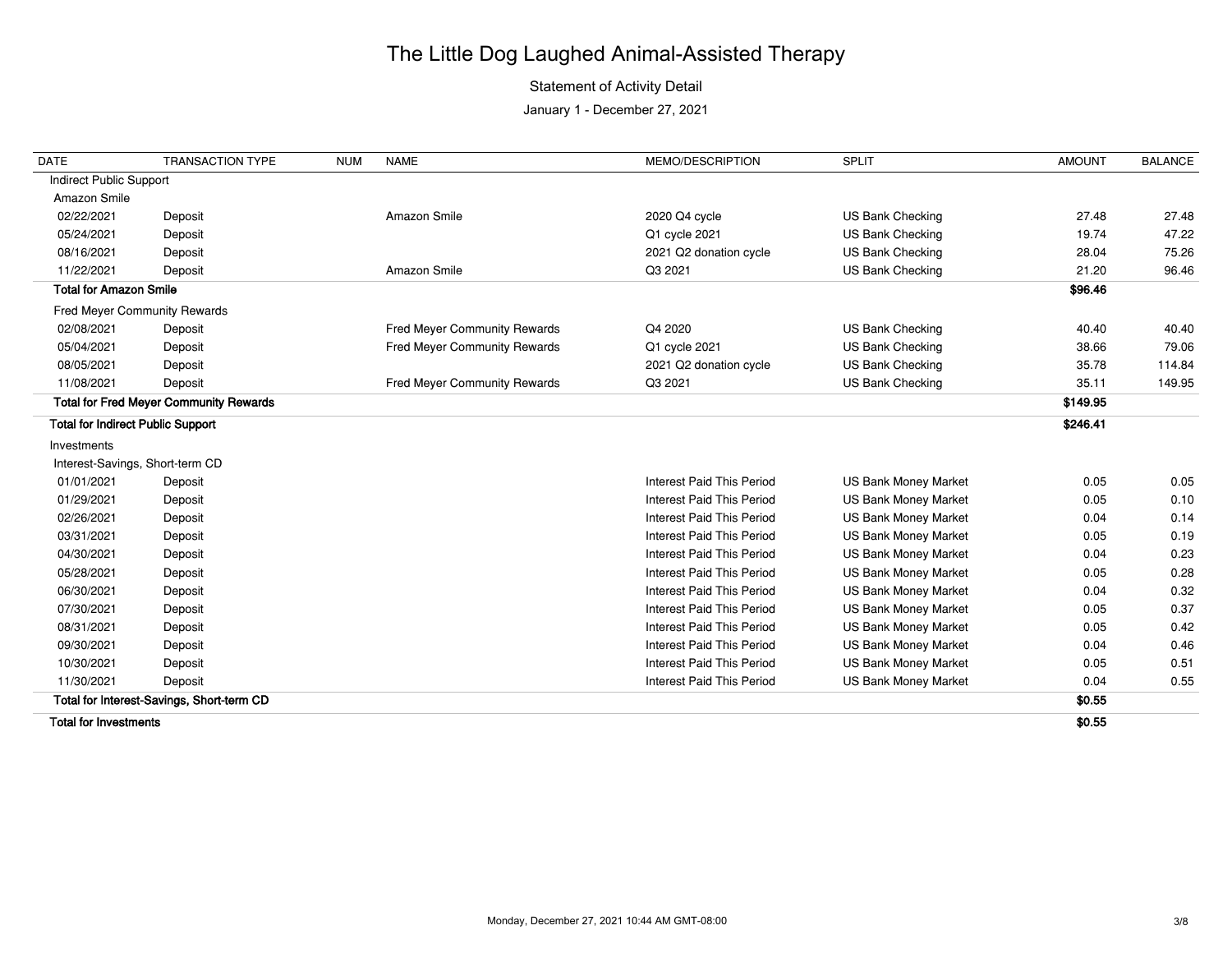### Statement of Activity Detail

| <b>DATE</b>                    | TRANSACTION TYPE NUM NAME                 |                                                    | MEMO/DESCRIPTION                                                                     | <b>SPLIT</b>            |            | AMOUNT BALANCE |
|--------------------------------|-------------------------------------------|----------------------------------------------------|--------------------------------------------------------------------------------------|-------------------------|------------|----------------|
| Reimbursement                  |                                           |                                                    |                                                                                      |                         |            |                |
| 08/08/2021                     | Deposit                                   | Linda Keast                                        | Reimbursement for 1 set answer buttons for personal use, Linda Keast                 | US Bank Checking        | 22.15      | 22.15          |
| 08/11/2021                     | Deposit                                   | Linda Keast                                        | Reimbursement for 2 treat bags for grandkids included in 8/9 Olly Dog purchase       | US Bank Checking        | 32.22      | 54.37          |
| 08/27/2021                     | Deposit                                   | Linda Keast                                        | Error at Amazon - wrong account charged for 2 purchases on 8/25: \$75.29 and \$44.96 | US Bank Checking        | 120.25     | 174.62         |
| 12/06/2021                     | Deposit                                   | Linda Keast                                        | Purchase of the felt-tip pens for personal use - speaker didn't use                  | US Bank Checking        | 11.48      | 186.10         |
| <b>Total for Reimbursement</b> |                                           |                                                    |                                                                                      |                         | \$186.10   |                |
| <b>Total for Revenue</b>       |                                           |                                                    |                                                                                      |                         | \$5,160.86 |                |
| Expenditures                   |                                           |                                                    |                                                                                      |                         |            |                |
| <b>Business Expenses</b>       |                                           |                                                    |                                                                                      |                         |            |                |
| Bank/paypal Charges            |                                           |                                                    |                                                                                      |                         |            |                |
| 02/01/2021 Deposit             |                                           | <b>Benevity Community Impact Fund</b>              | handling fee                                                                         | <b>US Bank Checking</b> | 6.60       | 6.60           |
| 05/07/2021                     | Deposit                                   |                                                    |                                                                                      | <b>US Bank Checking</b> | 0.63       | 7.23           |
| 06/01/2021                     | Deposit                                   |                                                    | service charge                                                                       | <b>US Bank Checking</b> | 0.58       | 7.81           |
| 06/30/2021 Deposit             |                                           |                                                    | service charge                                                                       | US Bank Checking        | 1.65       | 9.46           |
|                                | <b>Total for Bank/paypal Charges</b>      |                                                    |                                                                                      |                         | \$9.46     |                |
|                                | <b>Charitable Contributions</b>           |                                                    |                                                                                      |                         |            |                |
|                                | 07/30/2021 Expenditure                    | Sellwood Community House                           | 3 practices we had to cancel                                                         | US Bank 6778            | 90.00      | 90.00          |
|                                | <b>Total for Charitable Contributions</b> |                                                    |                                                                                      |                         | \$90.00    |                |
| Fees & Licenses                |                                           |                                                    |                                                                                      |                         |            |                |
| 03/16/2021                     | Expenditure                               | <b>US Patent Trademark</b>                         | Usage report required to maintain our Registered Trademark (logo)                    | US Bank 6778            | 225.00     | 225.00         |
| 11/15/2021                     | Expenditure                               | Oregon State Corporation Commission Annual license |                                                                                      | US Bank 6778            | 50.00      | 275.00         |
|                                | <b>Total for Fees &amp; Licenses</b>      |                                                    |                                                                                      |                         | \$275.00   |                |
|                                | Insurance - Liability, D and O            |                                                    |                                                                                      |                         |            |                |
| 03/09/2021                     | Expenditure                               | Mourer Foster Inc.                                 | Electronic Withdrawal Mourer Foster In                                               | <b>US Bank Checking</b> | 400.00     | 400.00         |
| 03/12/2021                     | Expenditure                               | Mourer Foster Inc.                                 | D & O insurance - 1 year                                                             | US Bank Checking        | 841.00     | 1,241.00       |
|                                | Total for Insurance - Liability, D and O  |                                                    |                                                                                      |                         | \$1,241.00 |                |
| Website                        |                                           |                                                    |                                                                                      |                         |            |                |
| 03/23/2021                     | Expenditure                               | SiteGround                                         | renewal of domains, privacy                                                          | <b>US Bank 6778</b>     | 53.85      | 53.85          |
| 11/29/2021                     | Expenditure                               |                                                    | Google Drive Storage needed for docs and videos                                      | US Bank 6778            | 19.99      | 73.84          |
| <b>Total for Website</b>       |                                           |                                                    |                                                                                      |                         | \$73.84    |                |
|                                | <b>Total for Business Expenses</b>        |                                                    |                                                                                      |                         | \$1,689.30 |                |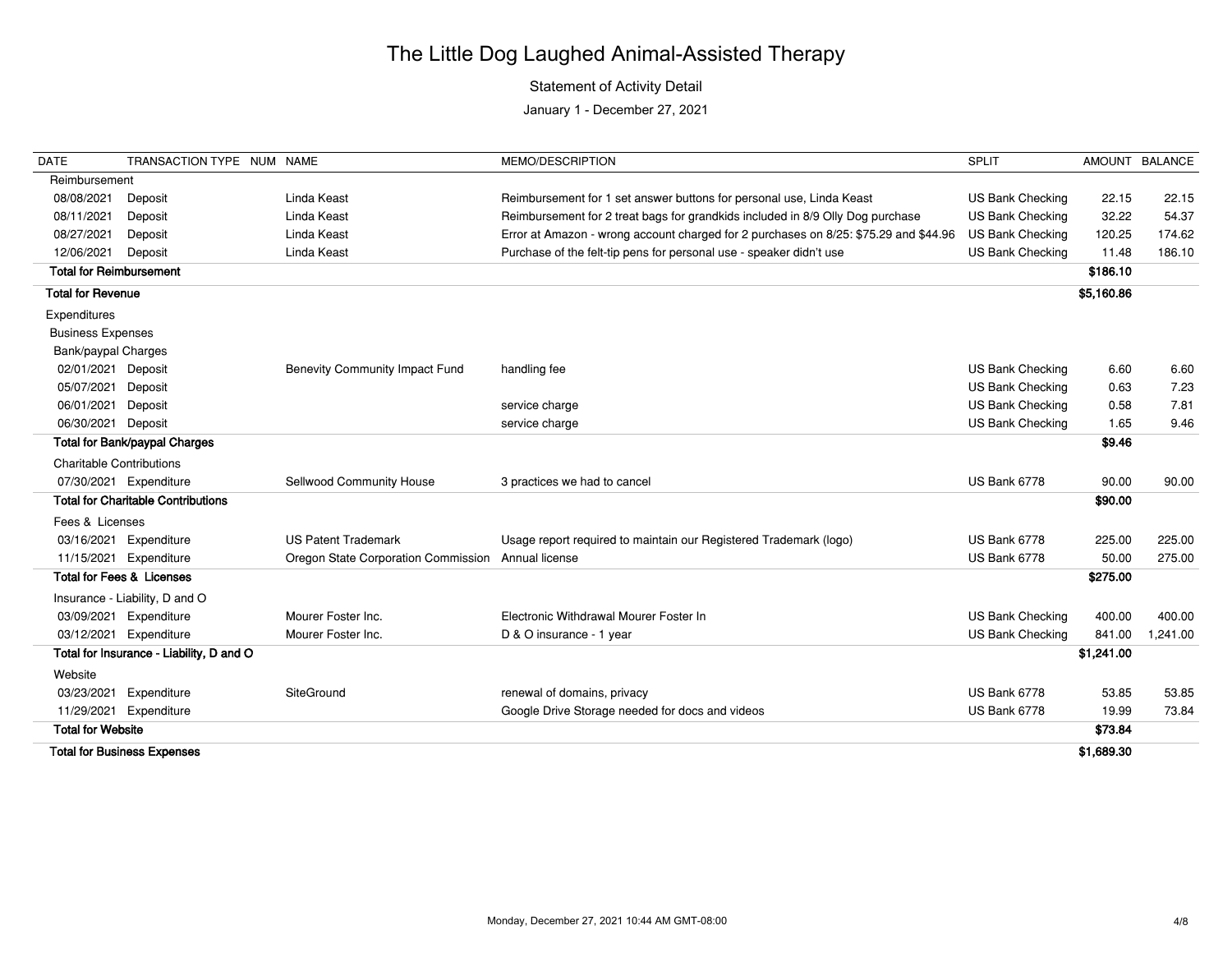### Statement of Activity Detail

| <b>DATE</b>                 | <b>TRANSACTION TYPE</b>                             | NUM NAME                 | MEMO/DESCRIPTION                                                                   | <b>SPLIT</b>     | <b>AMOUNT</b> | <b>BALANCE</b> |
|-----------------------------|-----------------------------------------------------|--------------------------|------------------------------------------------------------------------------------|------------------|---------------|----------------|
| Operations                  |                                                     |                          |                                                                                    |                  |               |                |
| 02/26/2021                  | Expenditure                                         | Google                   | Ad-Free access to YouTube for the TLDL google acct used for tablets, website       | US Bank 6778     | 11.99         | 11.99          |
| 04/12/2021                  | Expenditure                                         | Techsoup                 | QuickBooks Online annual subscription                                              | US Bank 6778     | 75.00         | 86.99          |
| 04/12/2021                  | Expenditure                                         | Oregon Dept. of Justice  | <b>Annual Report</b>                                                               | US Bank 6778     | 20.00         | 106.99         |
| <b>Total for Operations</b> |                                                     |                          |                                                                                    |                  | \$106.99      |                |
| Mailbox                     |                                                     |                          |                                                                                    |                  |               |                |
| 10/13/2021                  | Expenditure                                         | <b>US Postal Service</b> | Debit Purchase -visa 10/12 Card 6019usps Po 40677500portland Or                    | US Bank Checking | 146.00        | 146.00         |
| 11/29/2021                  | Expenditure                                         | <b>US Postal Service</b> | Debit Purchase 11/26 Card 6019usps Po 40677500portland Or                          | US Bank Checking | 8.70          | 154.70         |
| <b>Total for Mailbox</b>    |                                                     |                          |                                                                                    |                  | \$154.70      |                |
|                             | Postage, Mailing Service, Shipping                  |                          |                                                                                    |                  |               |                |
| 11/12/2021                  | Expenditure                                         | Zazzle                   | Zazzle Black - Shipping fee for the next year                                      | US Bank 6778     | 9.95          | 9.95           |
|                             | Total for Postage, Mailing Service, Shipping        |                          |                                                                                    |                  | \$9.95        |                |
|                             | Total for Operations with sub-accounts              |                          |                                                                                    |                  | \$271.64      |                |
| Program Expenses            |                                                     |                          |                                                                                    |                  |               |                |
|                             | Consumable Program Supplies                         |                          |                                                                                    |                  |               |                |
| 06/23/2021                  | Expenditure                                         | Zazzle                   | via PayPal. 2 sets of stickers for Pepper                                          | US Bank Checking | 17.88         | 17.88          |
|                             | <b>Total for Consumable Program Supplies</b>        |                          |                                                                                    |                  | \$17.88       |                |
|                             | <b>Handler Recruitment &amp; Training</b>           |                          |                                                                                    |                  |               |                |
| 09/07/2021                  | Expenditure                                         | Amazon                   | 12 books for incoming team training classes (Don't Shoot the Dog, Calming Signals) | US Bank 6778     | 141.66        | 141.66         |
| 11/29/2021                  | Expenditure                                         | Amazon                   | Click! For Joy - to trainee                                                        | US Bank 6778     | 19.47         | 161.13         |
| 11/30/2021                  | Expenditure                                         | <b>Dollar Tree</b>       | skittles and containers for clicker training drill at first class                  | US Bank Checking | 8.05          | 169.18         |
| 11/30/2021                  | Expenditure                                         | Amazon                   | Click! For Joy to trainee in Washington (sales tax)                                | US Bank 6778     | 21.11         | 190.29         |
| 12/02/2021                  | Expenditure                                         | Office Depot             | roll of paper for wall chart, felt-tip pens                                        | US Bank 6778     | 19.48         | 209.77         |
|                             | <b>Total for Handler Recruitment &amp; Training</b> |                          |                                                                                    |                  | \$209.77      |                |
| Scholarship                 |                                                     |                          |                                                                                    |                  |               |                |
| 08/13/2021                  | Expenditure                                         | Karen Pryor Clicker Expo | scholarship for Rachel Sutton                                                      | US Bank 6778     | 100.00        | 100.00         |
| 10/06/2021                  | Expenditure                                         | Regina Noxon             | 2022 Lemonade Conference - paid via PayPal                                         | US Bank Checking | 100.00        | 200.00         |
| 10/06/2021                  | Expenditure                                         | Jonae Waldroop           | 2022 Lemonade Conference - via PayPal                                              | US Bank Checking | 100.00        | 300.00         |
|                             |                                                     |                          |                                                                                    |                  |               |                |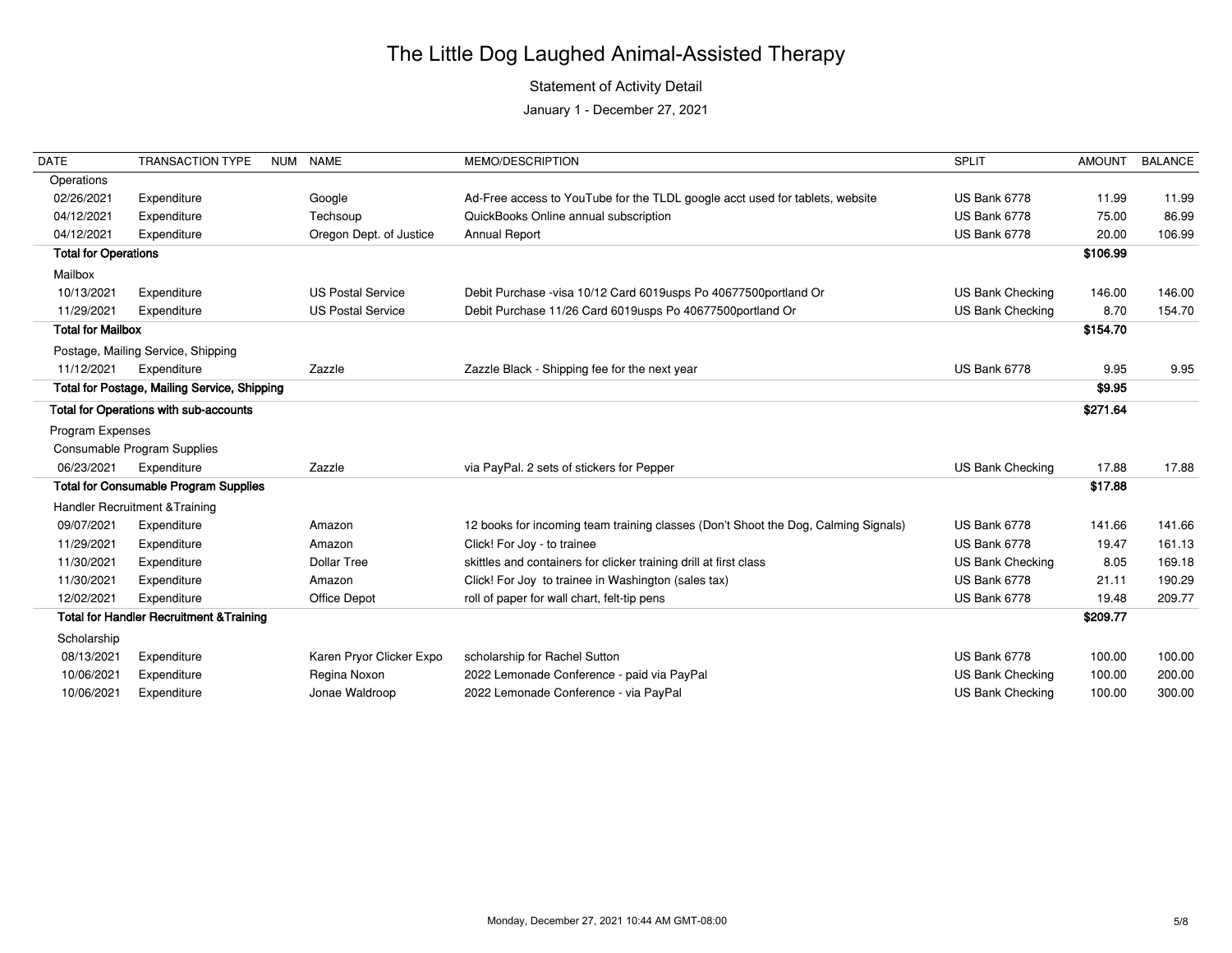### Statement of Activity Detail

| <b>DATE</b>                      | <b>TRANSACTION</b><br><b>TYPE</b>                          | NUM NAME                               | MEMO/DESCRIPTION                                                                                                       | <b>SPLIT</b>               |            | AMOUNT BALANCE |
|----------------------------------|------------------------------------------------------------|----------------------------------------|------------------------------------------------------------------------------------------------------------------------|----------------------------|------------|----------------|
| <b>Total for Scholarship</b>     |                                                            |                                        |                                                                                                                        |                            | \$300.00   |                |
| Site Rental                      |                                                            |                                        |                                                                                                                        |                            |            |                |
|                                  | 06/28/2021 Expenditure                                     | Paypal                                 | Practice arena, 1 hour                                                                                                 | <b>US Bank</b>             | 17.00      | 17.00          |
|                                  |                                                            |                                        |                                                                                                                        | Checking                   |            |                |
|                                  | 07/20/2021 Expenditure                                     |                                        | Westside practice: 4 dogs, 1 hour                                                                                      | <b>US Bank</b>             | 22.00      | 39.00          |
|                                  |                                                            |                                        |                                                                                                                        | Checking                   |            |                |
|                                  | 07/27/2021 Expenditure                                     |                                        | Try-it-out: 5 dogs                                                                                                     | <b>US Bank</b>             | 25.00      | 64.00          |
|                                  |                                                            |                                        |                                                                                                                        | Checking                   |            |                |
|                                  | 07/30/2021 Expenditure                                     | Sellwood Community<br>House            | 1 Eastside practice                                                                                                    | US Bank 6778               | 30.00      | 94.00          |
|                                  | 08/06/2021 Expenditure                                     |                                        | Pup-a-Razzi                                                                                                            | <b>US Bank</b>             | 17.00      | 111.00         |
|                                  |                                                            |                                        |                                                                                                                        | Checking                   |            |                |
|                                  | 10/12/2021 Expenditure                                     | Sellwood Community<br>House            | Eastside Practice - 2 in October 2 in November                                                                         | US Bank 6778               | 120.00     | 231.00         |
| 10/19/2021 Check                 |                                                            | 1170 Synergy Behaviour<br>Solutions    | For next round of training classes                                                                                     | <b>US Bank</b><br>Checking | 312.50     | 543.50         |
| <b>Total for Site Rental</b>     |                                                            |                                        |                                                                                                                        |                            | \$543.50   |                |
| To Be Reimbursed                 |                                                            |                                        |                                                                                                                        |                            |            |                |
|                                  | 08/13/2021 Expenditure                                     | Karen Pryor Clicker Expo Rachel Sutton |                                                                                                                        | US Bank 6778               | 99.00      | 99.00          |
|                                  | <b>Total for To Be Reimbursed</b>                          |                                        |                                                                                                                        |                            | \$99.00    |                |
|                                  | Total for Handler Recruitment & Training with sub-accounts |                                        |                                                                                                                        |                            | \$1,152.27 |                |
|                                  | Non-consumable Program Supplies                            |                                        |                                                                                                                        |                            |            |                |
| 01/22/2021                       | Expenditure                                                | Amazon                                 | 3 books to evaluate for use in handler training                                                                        | US Bank 6778               | 35.03      | 35.03          |
| 02/01/2021                       | Expenditure                                                | Karen Pryor                            | 6 Terry Ryan Clik Stiks, Gamify Your Dog Training: Training Games; Grooming Without Stress, The<br><b>PORTL Manual</b> | US Bank 6778               | 157.13     | 192.16         |
| 02/01/2021                       | Expenditure                                                | Amazon                                 | 12 finger clickers                                                                                                     | US Bank 6778               | 47.88      | 240.04         |
| 04/19/2021                       | Expenditure                                                | Amazon                                 | Book for Regina Noxon to evaluate                                                                                      | US Bank 6778               | 16.49      | 256.53         |
| 05/18/2021                       | Expenditure                                                | Franklin Sports                        | portable cornhole game                                                                                                 | US Bank 6778               | 47.49      | 304.02         |
| 08/10/2021                       | Expenditure                                                | OllyDog                                | 8 bait bags for kids                                                                                                   | US Bank 6778               | 128.09     | 432.11         |
| 08/16/2021                       | Expenditure                                                | Amazon                                 | 3 sets recordable buttons                                                                                              | US Bank 6778               | 65.56      | 497.67         |
|                                  | <b>Total for Non-consumable Program Supplies</b>           |                                        |                                                                                                                        |                            | \$497.67   |                |
|                                  | <b>Total for Program Expenses</b>                          |                                        |                                                                                                                        |                            | \$1,667.82 |                |
| <b>Special Project</b>           |                                                            |                                        |                                                                                                                        |                            |            |                |
|                                  | 06/28/2021 Expenditure                                     | Paypal                                 | 2 assistants                                                                                                           | US Bank                    | 15.00      | 15.00          |
|                                  |                                                            |                                        |                                                                                                                        | Checking                   |            |                |
| 08/06/2021                       | Expenditure                                                |                                        | payment to kids                                                                                                        | US Bank                    | 20.00      | 35.00          |
|                                  |                                                            |                                        |                                                                                                                        | Checking                   |            |                |
| <b>Total for Special Project</b> |                                                            |                                        |                                                                                                                        |                            | \$35.00    |                |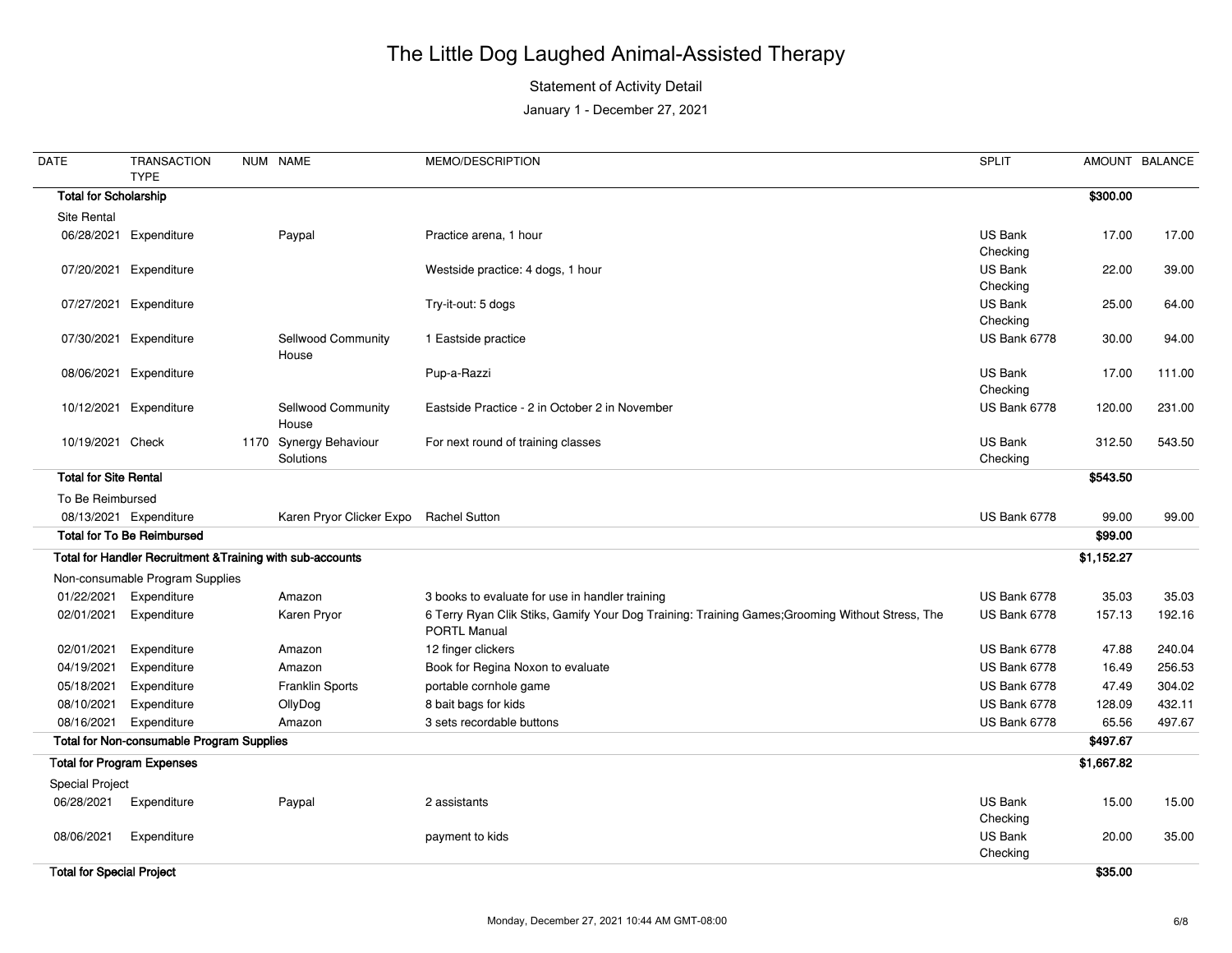Statement of Activity Detail

| <b>DATE</b>      | <b>TRANSACTION</b>                | NUM NAME | MEMO/DESCRIPTION                                                               | <b>SPLIT</b> |          | AMOUNT BALANCE |
|------------------|-----------------------------------|----------|--------------------------------------------------------------------------------|--------------|----------|----------------|
|                  | <b>TYPE</b>                       |          |                                                                                |              |          |                |
| To Be Reimbursed |                                   |          |                                                                                |              |          |                |
| 08/10/2021       | Expenditure                       | OllyDog  | 2 bags for Linda Keast                                                         | US Bank 6778 | 32.99    | 32.99          |
| 08/16/2021       | Expenditure                       | Amazon   | 1 set for Linda Keast                                                          | US Bank 6778 | 22.15    | 55.14          |
| 08/25/2021       | Expenditure                       | Amazon   | Error in amazon purchase. Reimbursed to checking 8/27/21 (\$120.25)            | US Bank 6778 | 75.29    | 130.43         |
| 08/25/2021       | Expenditure                       | Amazon   | Error in billing of an Amazon purchased; reimbursed to checking 8/27 (@120.25) | US Bank 6778 | 44.96    | 175.39         |
|                  | <b>Total for To Be Reimbursed</b> |          |                                                                                |              | \$175.39 |                |